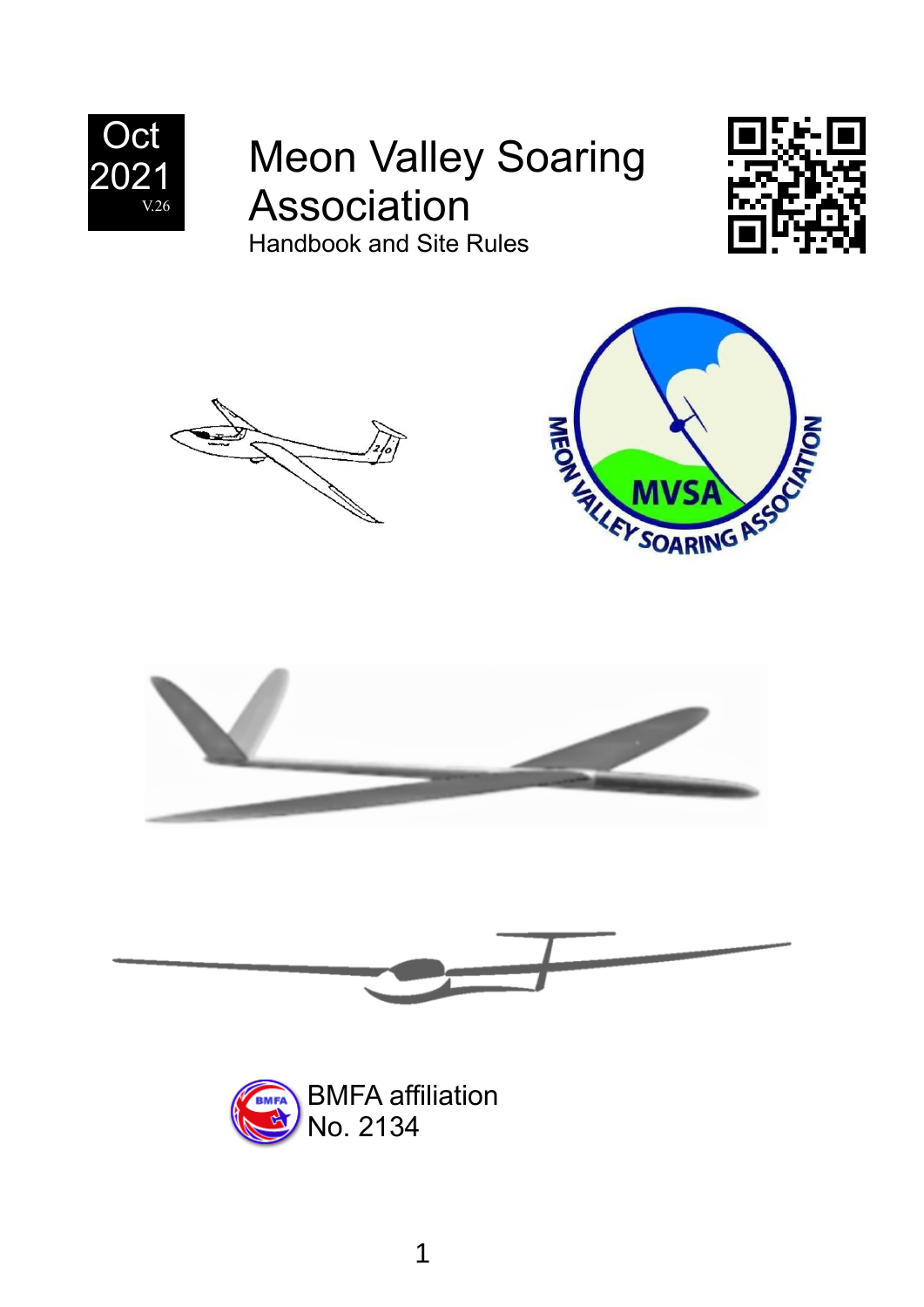## WELCOME TO THE M.V.S.A

This Handbook is to enable you to enjoy your flying in the fullest and safest way. Contained within these pages, is most of the information you need including how to find the sites and the site rules that all have to follow to ensure we all fly safely and do not forfeit our sites.These rules apply to everyone who flies at any of our sites, regardless of whether they are a member of the MVSA or not, this is a requirement of the landowners.

### Club Meetings

Meetings are usually held on the second Wednesday in the month, (except July and August, when some meet informally on the slope for a fun fly) at the West Meon Sports Pavilion behind West Meon Village Hall, located just off on the A32 and just north of West Meon.

Juniors are welcome to attend but must be accompanied by a guardian. The club meetings are the best way to keep up to date with the latest club activities, listening to guest speakers, club member demos, auctions, asking other members for advice or just meeting up with fellow members for a drink and a chat.

### **Safety**

We owe all of our sites, to the goodwill of others. Therefore we must act responsibly. The rules are guided by the BMFA, the CAA and by the landowners.

Safety is **everyone's** responsibility and all present must ensure that safety is not compromised. If an unsafe situation arises or appears to be arising, any competent flyer present should intervene. If the unsafe situation involves a non-member, guidance should be offered and must be accepted. If an unsafe situation at Butser is not resolved, then QECP should be contacted by phone and advised so that a ranger can attend if necessary.

Novice and junior members are required to take the advice of experienced members on the slope.

All flyers must be familiar with and adhere to the contents of the BMFA handbook, CAA Article 16 and CAA CAP 722, links to which can be found on the MVSA home page and in the Useful Resources section below.

## Hang Gliders and Paragliders

A close liaison exists between the MVSA and the Sky Surfing Club (Skysurfers), using Butser Hill, the slope at Whether Down (Mercury) and Harting Down. It has been agreed that we shall endeavour to keep clear of one another's air space, but should a model and hang/paraglider appear to be on a collision course, the model must give way. A model must **never** be allowed to cross the silhouette of a hang/paraglider. Even the most experienced of pilots have little depth perception at any real distance.

Should a model make contact with a hang/paraglider, the flyer responsible, must report the incident to the Safety Officer or a Committee Member, within two days.

A written incident report will be required in the event of a near miss, injury or damage to either party.

## Full Sized Gliders

From time to time, full sized gliders make use of some of the slopes we use, principally Harting Down and the northern slopes of Butser Hill. The same rules apply regarding full sized gliders using the slopes we use as for hang/paragliders in respect of right of way, crossing of silhouette and reporting of incidents.

In addition, if there is any belief that full sized gliders may be in the area, it may be advisable to get a spotter to look out for any full sized gliders which can appear very quickly as if out of nowhere. This is particularly the case once a glider passes, the chances are it will be returning before long, or will be being followed by others. If in any doubt, land immediately and do not launch until safe to do so. Full sized gliders may be surprisingly close to the slopes, certainly well within distance of where we fly even quite modest models.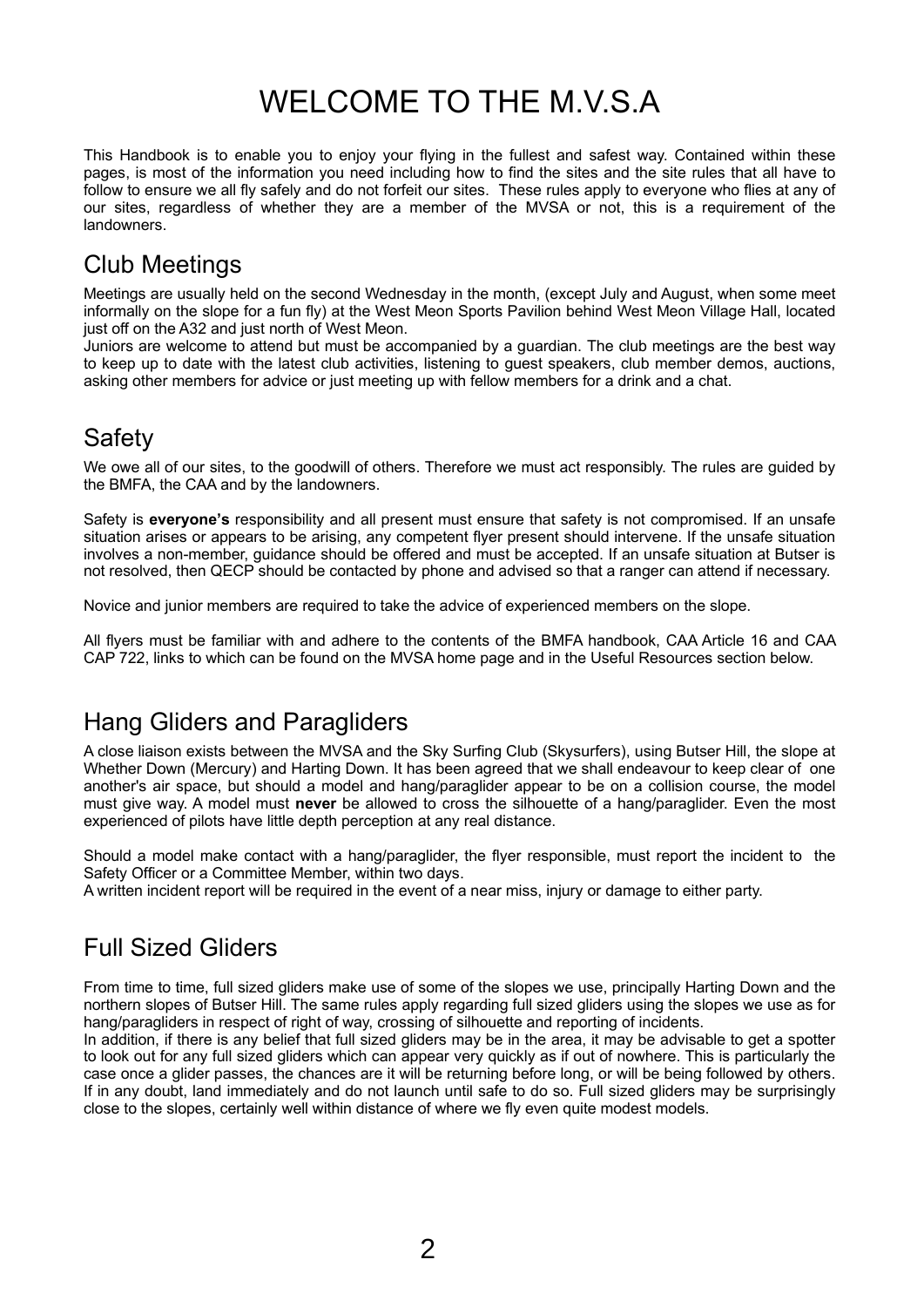### Insurance and Assessments

**Everyone who intends to fly at any of our sites must also be a member of the BMFA or LMA. This is a requirement of the landowners and enables us to be sure that everyone is adequately insured, for the benefit of all.**

Please ensure that you carry both your BMFA / LMA membership card and MVSA membership card with you when you are flying at any of our sites as proof of membership.

**All who wish to fly unsupervised must either hold a BMFA 'Slope A', have passed the MVSA slope safety assessment or for daily visitors had had their flying assessed as safe by an MVSA slope assessor on the day they wish to fly. Please use our website to contact us for this.**

#### **Juniors**

The clubs policy is to welcome junior members and their supervision is in line with BMFA guidelines.

Junior members must be supervised by a responsible adult at all times. The level of supervision is to be commensurate with the junior member's age, maturity, capabilities and levels of experience.

No member is to be expected to assume full responsibility for a junior member unless they have explicitly agreed to do so. When a junior member is under the supervision of an adult member, the junior member's responsible guardian must stay close by at all times in case the supervisor needs to leave unexpectedly.

Should an adult member discover a junior member is unsupervised he must assume responsibility for the junior member's safety in the first instance. The situation should then be rectified as soon as possible by seeking out the junior member's guardian or nominated supervisor. Any instance of such an occurrence is to be reported to the Club Committee as soon as possible to prevent this in the future.

A junior member is usually defined as being under 18 years of age but particular care must be taken with the supervision of those juniors under the age of 14 years.

A junior novice is required to be supervised while flying in the same way as any other novice.

## First Person View (FPV)

Rules guiding any use of FPV are guided by the BMFA, CAA and landowners.

The landowners and MVSA do NOT currently permit the use of FPV on Butser Hill or Harting Down.

The MVSA does permit the use of FPV at Mercury provided all members present agree, that there are no Skysurfers in the air and subject to BMFA and CAA requirements (see the Resources Section). The observer needs to keep a particular eye out for members of the public on the public path crossing the field and for Skysurfers considering launching. As soon as a Skysurfer becomes airborne, any FPV model must land as soon as it is safe to do so.

Currently the MVSA only permits the flying of FPV models less than 3.5kg take off / launch weight.

### Legal Liability

Being on land places a legal liability for our safety on the landowner. If a land owner believes there may be an increased risk of a claim we are likely to loose access to the land.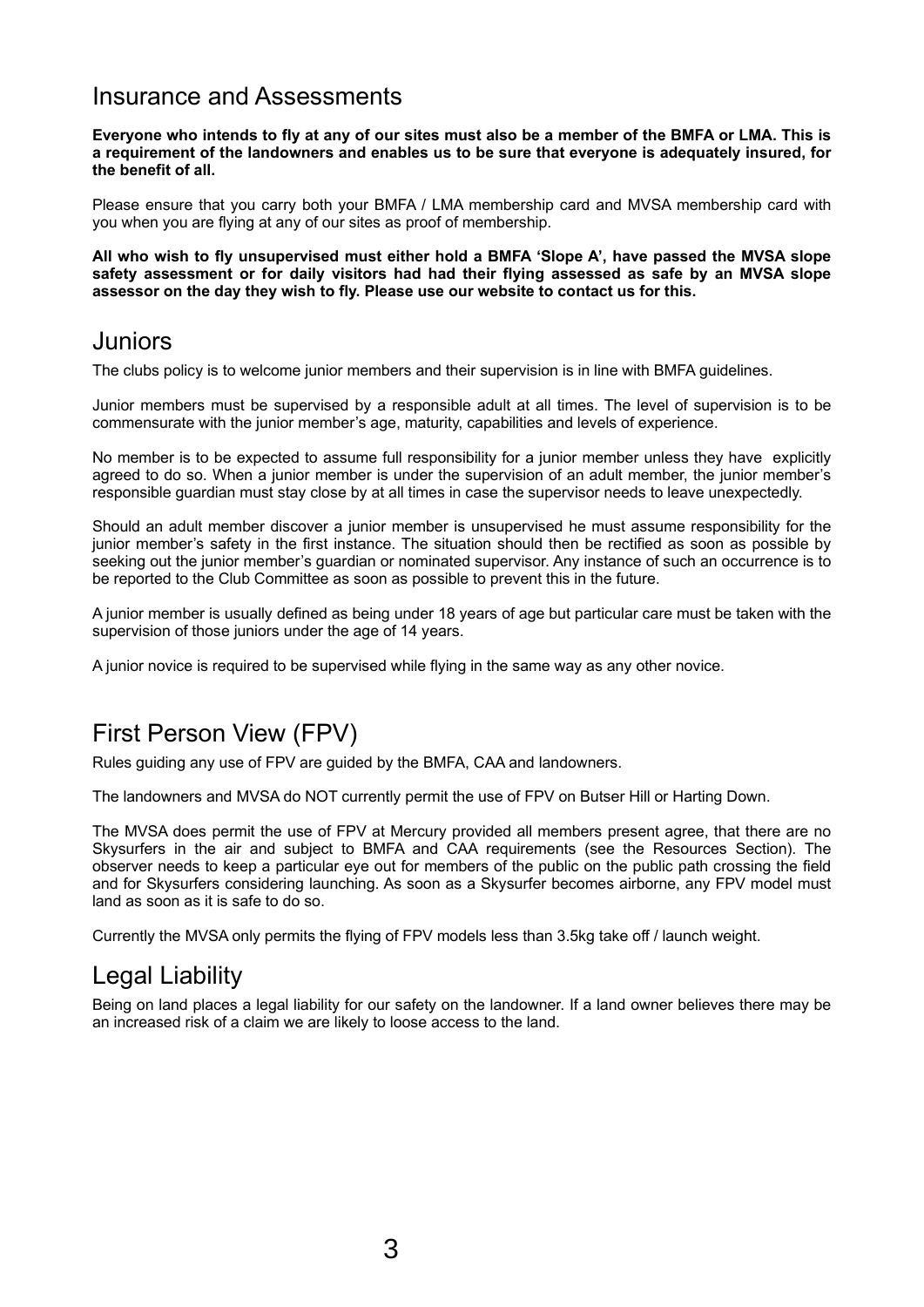# CODE OF PRACTICE

## Section A - WHEN YOU ARRIVE

- **Do not switch on your transmitter** until you have made contact with other members already present and never in the car park.
- Assess the wind direction to locate the flying site, but be aware, there could still be flying elsewhere.
- **Locate and make contact with any flyers** already present, even if they are not at the spot from which you would personally wish to fly.
- **Never fly from more than one slope.** Stay together as a group during your visit, if the wind shifts, take a vote whether or not to move.
- **Obey the country code** during your visit.
- If you have not passed the MVSA safety assessment or do not hold a BMFA 'Slope A', you MUST be supervised by someone who has.
- **If you are a relative newcomer** to the sport, please never be afraid to ask our long-standing members for help or advice, which is usually readily and generously given.
- **Make sure your mobile phone** is turned off or in 'airplane mode' before entering the flying area, to avoid any possibility of interference to computerised control systems.

## Section B - BEFORE SWITCHING ON (35MHz)

- You must make use of the pegboard if there is one present. The peg must always be visibly clipped on your transmitter while you are in possession of it.
- Check which frequencies are in use (doubly important if the landing site is remote from the launch site and there is no pegboard in operation.
- Check that your crystals are not reversed and that you are displaying the correct pennant.

## Section C - BEFORE YOU LAUNCH

- Ensure that your transmitter and receiver cells are well charged.
- Switch on the transmitter and then the receiver. Never the other way round.
- Before your first flight or if there is any doubt at all about your gear, carry out a range check, i.e. check the control surfaces are following stick movements of your transmitter (aerial fully retracted or in range check mode if available) when model is at least 20 paces / metres away (or in line with the manufacturers guidance) and clear of other transmitters. If not achievable, DO NOT FLY.
- Check that the flying surfaces move in the correct sense and are reliable, smooth and slop-free before every flight.
- Before launching, ensure your transmitter aerial is fully extended if appropriate.
- Assess all possible flight hazards. These may include other models, people, sheep, hang/paragliders, kites, bushes, trees and turbulence.
- Assess the wind speed and direction (a bit of wool tied to the transmitter aerial is a practical way).
- Ensure your model is suited to the conditions. If in doubt, ask someone with more experience.
- Decide where you intend to land **before** you launch. This will be defined by flyers on the day.
- Pilots should always stand together when flying. Should you wish to fly 'cross country', first discuss this with other flyers on the slope so they are aware.
- Immediately prior to launch, loudly inform other flyers that you are "launching".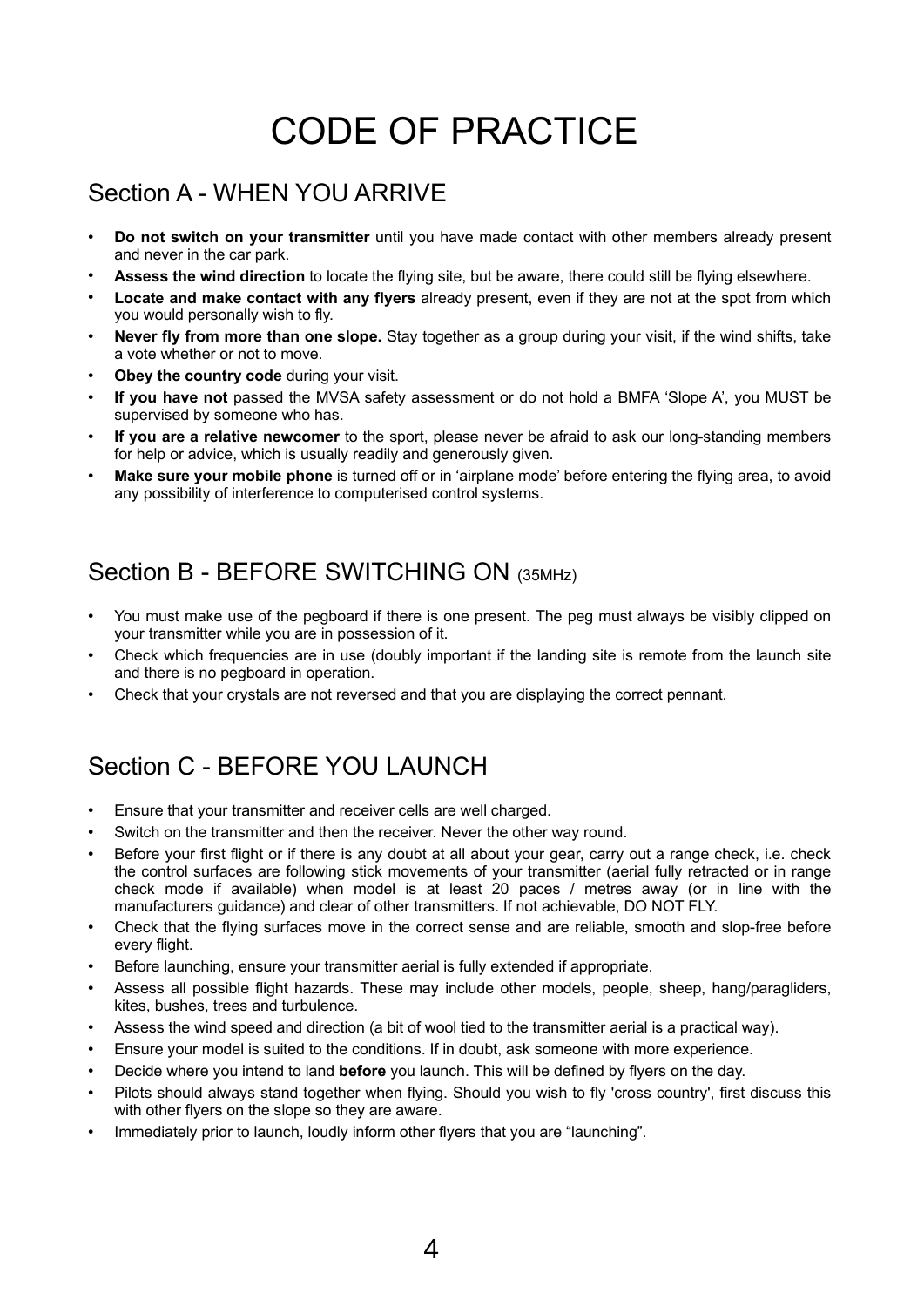## Section D - IN THE AIR

- Be aware of other models and hang/paragliders at all times.
- Plan your flight pattern clear of other models and hang/paragliders. If it appears a head-on situation is developing, then models must give way to hang/paragliders and must do so in good time.
- Warn other flyers present, before you perform low passes along the front of the slope or if performing aerobatics such as spins, in a crowded sky.
- Do not aim a model directly towards the flight line, loss of control could result in a model crashing directly into it.
- A minimum safe distance of 25 metres must be observed between the flight line and flying models.
- Be aware all the time of the changing situation regarding obstructions in the landing area, a change in wind speed or direction, which could affect the intended landing area.
- Wherever possible, transmitters must not be taken in front of the flight line switched on. Should an unexpected situation arise which requires you to go forward, try to inform other flyers that you are going to do so and switch your transmitter off as soon as it is safe to do so.
- Always fly within the limitations of your plane and your skill, all governed by the conditions at the time.
- Remember we are constantly on view to the public, so do not fly or behave in a manner which is likely to cause any concern to them.

## Section E - THE LANDING

- Before starting your approach, call to other flyers that you intend "landing".
- See and be seen. Stand well in the clear and on relatively high ground as far as is practical.
- Ensure your approach and landing area are free and will remain so during this operation.
- Land as soon as is practical after calling, bearing in mind other models (parked as well as in the air), the public and their cars, animals and park property. If necessary, call "landing" again if a landing attempt is delayed or aborted.

## Section F - AFTER LANDING

- Clear the landing area as soon as possible so the next flyer can land. In the event of a bad landing, check the landing area for debris and clear the landing area immediately. Any post flight checks and investigation should be done in the pits so as to not impede the next person landing.
- Switch off as soon as possible.
- Return any peg to the peg board.
- Check the model for things such as clogged hinges, shifted ballast, broken wing bands etc., which could constitute a hazard on the next launch.
- Do not leave your landing spot littered with bands, segments of smashed canopies, splintered balsa, torn covering etc..

#### **Remember - rubber bands constitute a deadly danger to sheep if ingested.**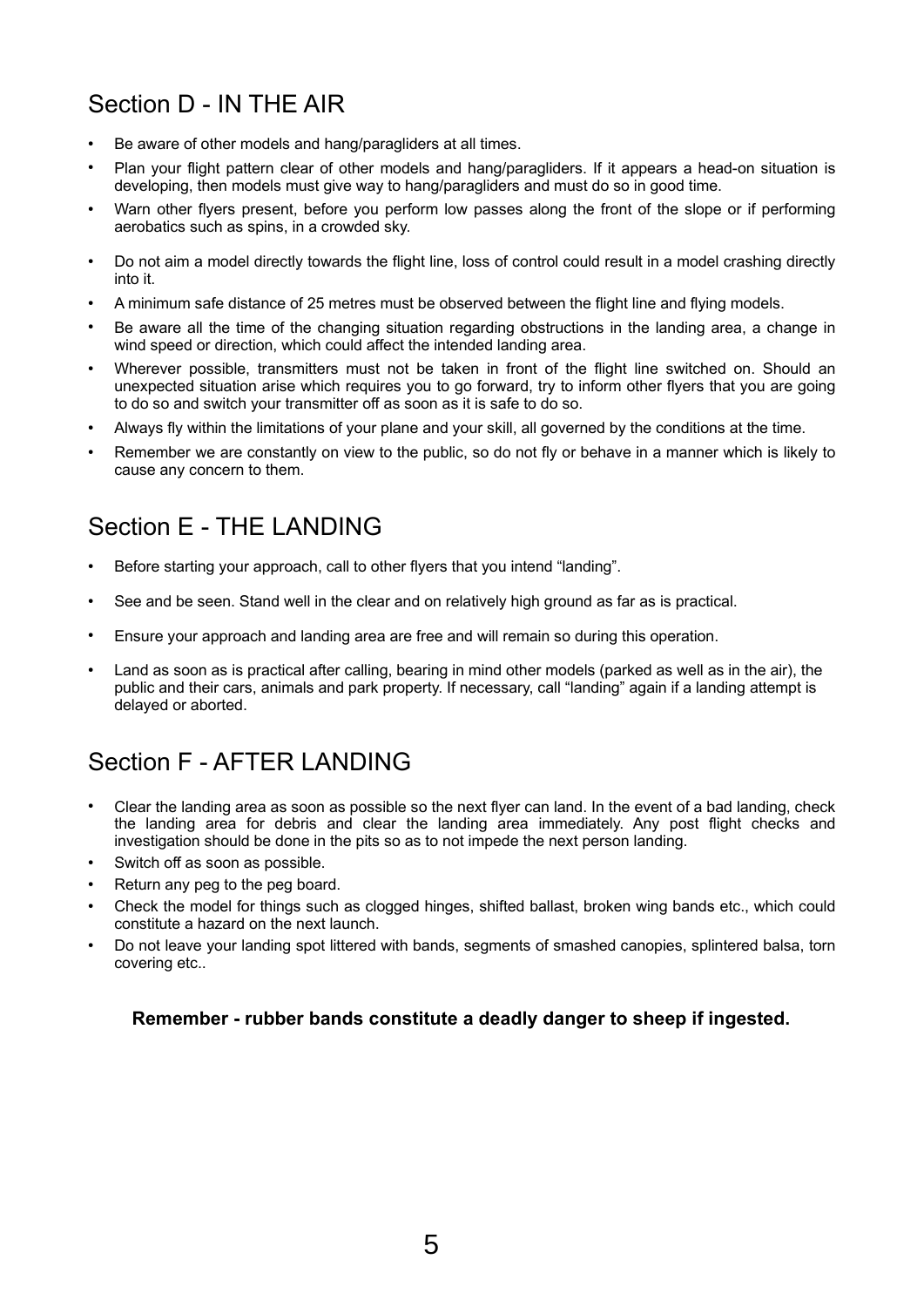## Section G - COMPETITION DAYS

- If it is a day when a competition is being held, please note that general sport flying is only permitted after the event has finished or with express consent of the competition organiser. Any competition dates are on the groups.io calendar.
- During the competition, the Competition Director has total control over the flying site and his decision is final.

## Section H - FREQUENCY CONTROL

- The only frequencies permitted on our sites are 2.4 GHz, 868 MHz and 35 MHz (even frequencies only). Should you wish to use another frequency please check with the committee first. So long as the transmitter is purchased from a UK supplier there should not be a problem.
- A maximum of 13 models are allowed in the air at any one time (note this number is reduced on certain slopes).
- The way that we operate the pegboard is known as the peg off system. This means that you must take a peg off the peg board and clip it to your transmitter before you switch it on. If your frequency peg is not on the board, then you **must not** switch on your transmitter, but locate the person with it, so that they are aware that somebody else is sharing that frequency.

### Identification of Frequencies

- When operating on 35 MHz, **an orange pennant must be attached** to the transmitter with your frequency number marked in white.
- When changing crystals make sure :-

(a) You read the numbers on them (many crystals simply have an orange mark to indicate 35 MHz band).

(b) You put the transmitter crystal in the transmitter and the receiver crystal in the receiver.

(c) You change your frequency pennant.

(d) If the frequency you require is already in use, you should introduce yourself to the person who has the peg, so that you are both aware that the frequency is shared. As a general rule, if the person is in the air, you can reasonably expect them to land within 30 minutes. Before switching on, ensure that they have switched off their transmitter and receiver and that you have the peg.

Due to the way they work, 2.4 GHz and 868MHz transmitter do not require frequency identification.

Much of the above is obvious, but these are things that can cause crashes. So make sure it's not you. If you see something that is not right on another model, don't be frightened to say so, it can save models and insurance claims.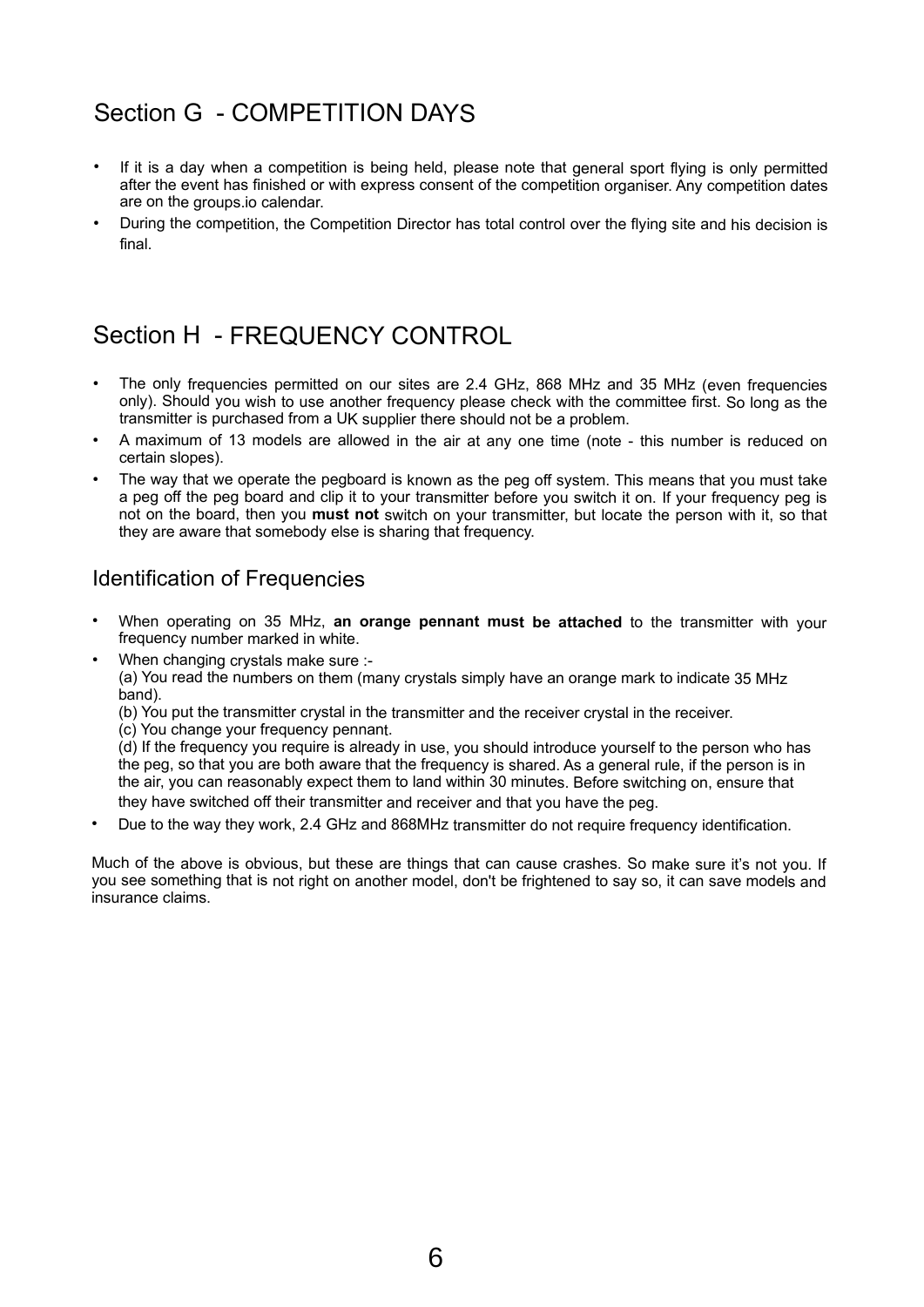## CLUB FLYING SITES



Club members have use of four slope soaring sites, Butser Hill serving multiple directions, an East slope at Whether Down (near the former HMS Mercury site) and Harting Down, on the A2141 above South Harting, which flies North to North-North-West. All these slopes are shared with the Skysurfers. We also have a reciprocal arrangement with CADMAC which gives us permission to use 'The Trundle' under CADMAC rules. Butser Hill is also open to all BMFA members, but subject to ALL MVSA rules.

In the following pages are the locations of each slope site and any special rules applicable to each site. Before flying at any site for the first time, please get a briefing from another member familiar with the site as to where to launch, land, what potential hazards exist and other important information. Ideally watch others fly to see where the best / normal areas to fly are.

Please follow the rules laid down for each site to ensure we keep them for the future.

### BUTSER HILL

Butser Hill is part of the Queen Elizabeth Country Park (QECP) and comes under the jurisdiction of Hampshire County Council (HCC). Contact Number 02392 595040.

The MVSA has an agreement with HCC, which gives us the controlling interest for model soaring on the hill and as such the MVSA rules prevail. See map on following page.

There is an entrance fee to Butser Hill car park. If you use the site on a regular basis, it is worth buying a season ticket from the QECP centre.

#### Visitors

Because Butser is a public site, any BMFA member can fly there, but subject to all MVSA rules.

If a non MVSA member wishes to fly unsupervised, they are still required to pass the MVSA safety assessment or have a BMFA 'Slope A' and carry their BMFA membership card with them as proof.

MVSA members should extend a polite and friendly welcome to visitors and ensure they fly with the club in a safe fashion, abiding by frequency control and safety rules.

After several visits, a visitor will be encouraged to become a member. Members introducing a guest will be held responsible for their conduct.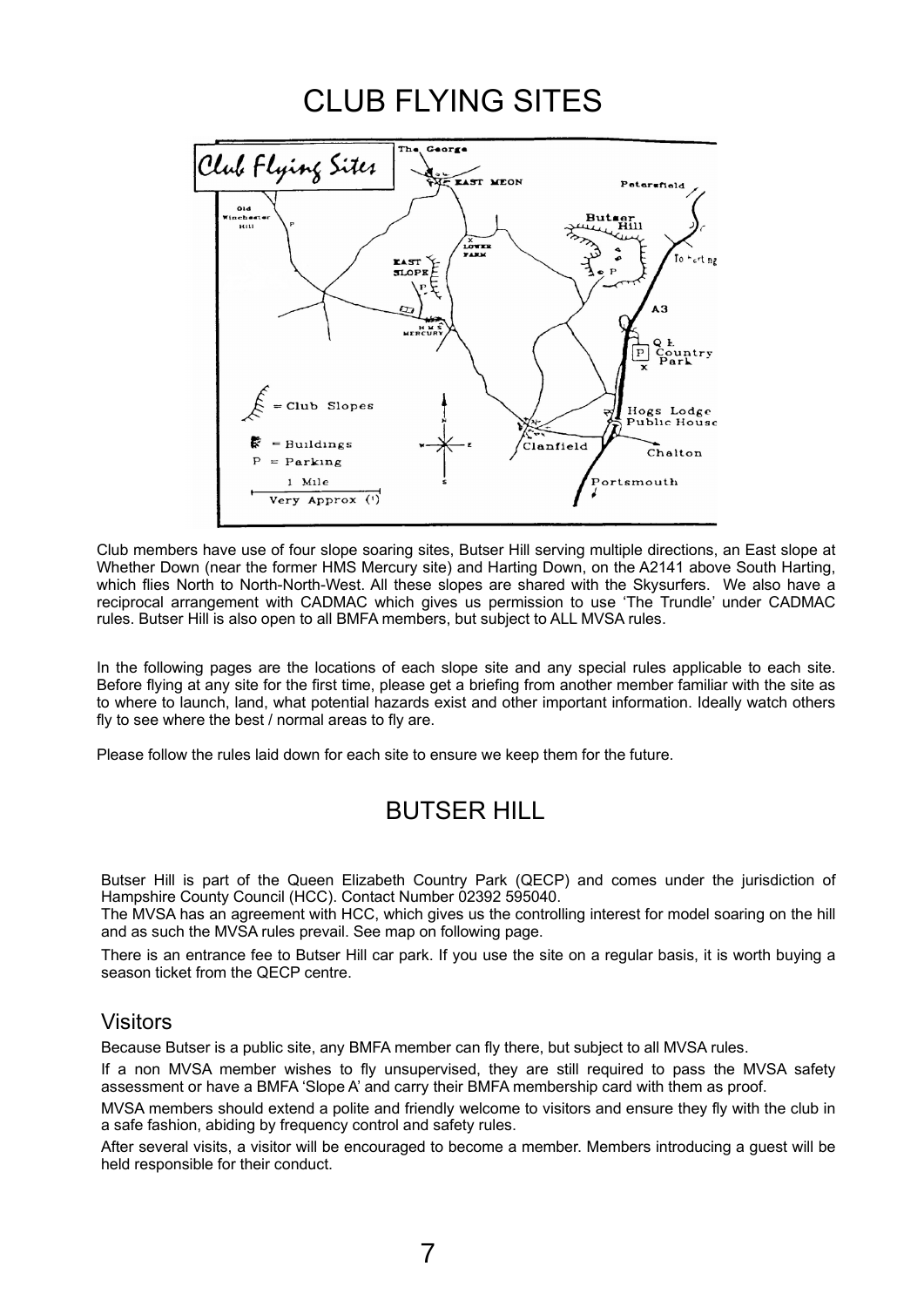

#### Butser Hill rules of use

Butser is a public open space and during the summer it becomes crowded. When such conditions exist, members should be constantly aware that the public have every right to be on the hill, albeit that from time to time they foul our approach and landing areas. It is in our interest to fly and act responsibly so as not to jeopardise this site.

Remember to be polite and diplomatic when dealing with the public, even if they seem to be 'in your way'. The public should always take priority, even if it means endangering the model.

No bungees or tow-lines are allowed on Butser.

There is a limit of 13 airborne models at any one time, although clearly there may be times when this number should be reduced, particularly if any hang/paragliders are airborne.

Only model gliders and electrically "power assisted gliders" (i.e. are able to stay aloft without a motor in all but sinking conditions) are allowed.

Electric motors must be very quiet and are only to be used occasionally for the purpose of gaining height in order to soar. They are not to be used to gain height for the purpose of performance runs after the climb.

#### **All other powered models are forbidden.**

Most Butser slopes are shared with the Skysurfers and there are no fixed allocation of airspace. Contact should be made with the Skysurfers on the day to agree safe operational use for the day, this being a requirement from QECP.

#### **Butser West MVSA / SSC agreement**

The MVSA and SSC have however agreed that when we are sharing Butser West that SSC will take the south side of the slope and we will take the north side of the slope as far as possible. The delineation can be identified as follows: from the gap in the bushes behind the flight line on Butser West look towards the barn visible at the bottom of the slope which has a nicely visible gable end. The top of the gable end marks the division. SSC try to put their windsock at this division (and usually but not always get it in the right place). If you believe the windsock is in the wrong place, politely advise them of such to avoid potential conflict of airspace.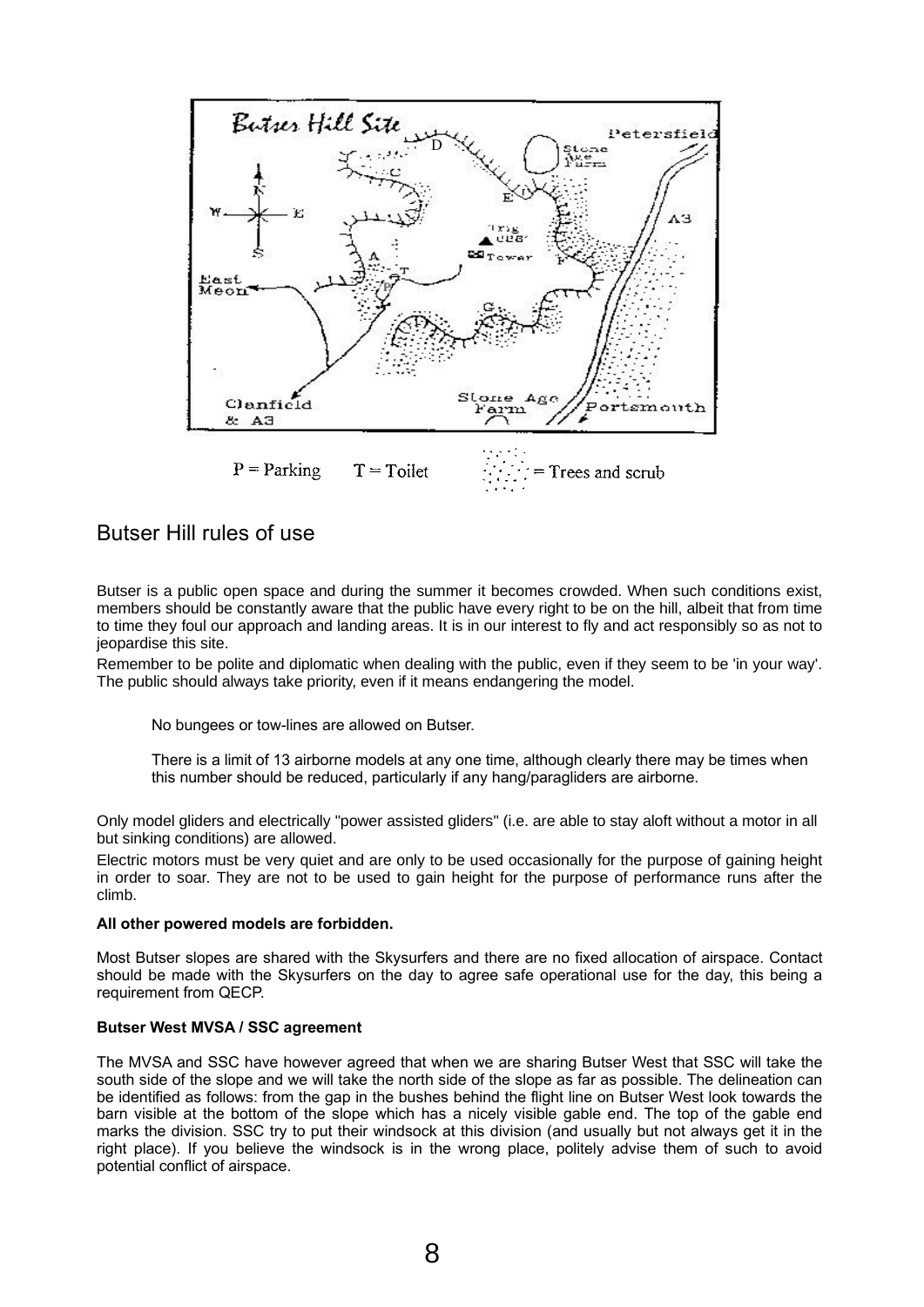## EAST SLOPE (Private)

This slope is for the exclusive use of the MVSA members and the Sky Surfing Club.

The club's private East slope is on Whether Down (behind the former HMS Mercury site). Access is gained from the track a little to the West of the Sustainability Centre car park and on the north side of the road. Proceed along this track, past the farm buildings and radio masts, to a gate on the right, inside the gate and along the wire fence. The gate must be kept shut.

Note: Near the start of the access track there is a road traffic sign suggesting vehicle access is not permitted, we have however received written permission to use this track for access to the slope.



A charge of £1 **per flyer** is charged by the land-owner and a pillar is provided for the purpose near the gate. (PLEASE ENSURE THAT YOU PAY, THIS IS A SMALL PRICE FOR SUCH A FINE SITE)

No dogs, litter, kite flying or games are allowed.

To avoid interference with members of other clubs, who fly close to Mercury, it is essential members using 35 MHz only use **EVEN** frequencies **from 56** to 90. The other clubs have agreed to use odds.

Do not climb over the fence, there are stiles to the north and south ends which can be used if you need to go down the slope to retrieve a model etc..

Only model gliders and electrically "power assisted gliders" (i.e. are able to stay aloft without a motor in all but sinking conditions) are allowed. **All other powered models are forbidden.**

We share the Mercury site with the Skysurfers, they take the south end of the field and we the north end.

There is a marker on a fence post delineating where each normally fly, however this does not prevent the Skysurfers from 'transiting' north in good lift and at good height or south in order to return to the slope. Similarly, when no Skysurfers are airborne, we may fly beyond the marker.

There is a natural hollow in the ground a little to the left of the fence marker, we must stand to the north (left) of this hollow when flying. When the field is very muddy it is permissible to park cars in the barn area south of the field, subject to this not being in use by the farmer. Site fees are still payable. In the event that you need to retrieve a model from below the fence line, there are stiles to the north and south of the field which must be used.

We are permitted to fly electric thermal models in all wind directions.

Note:- CADMAC have an open invitation to fly, under MVSA rules.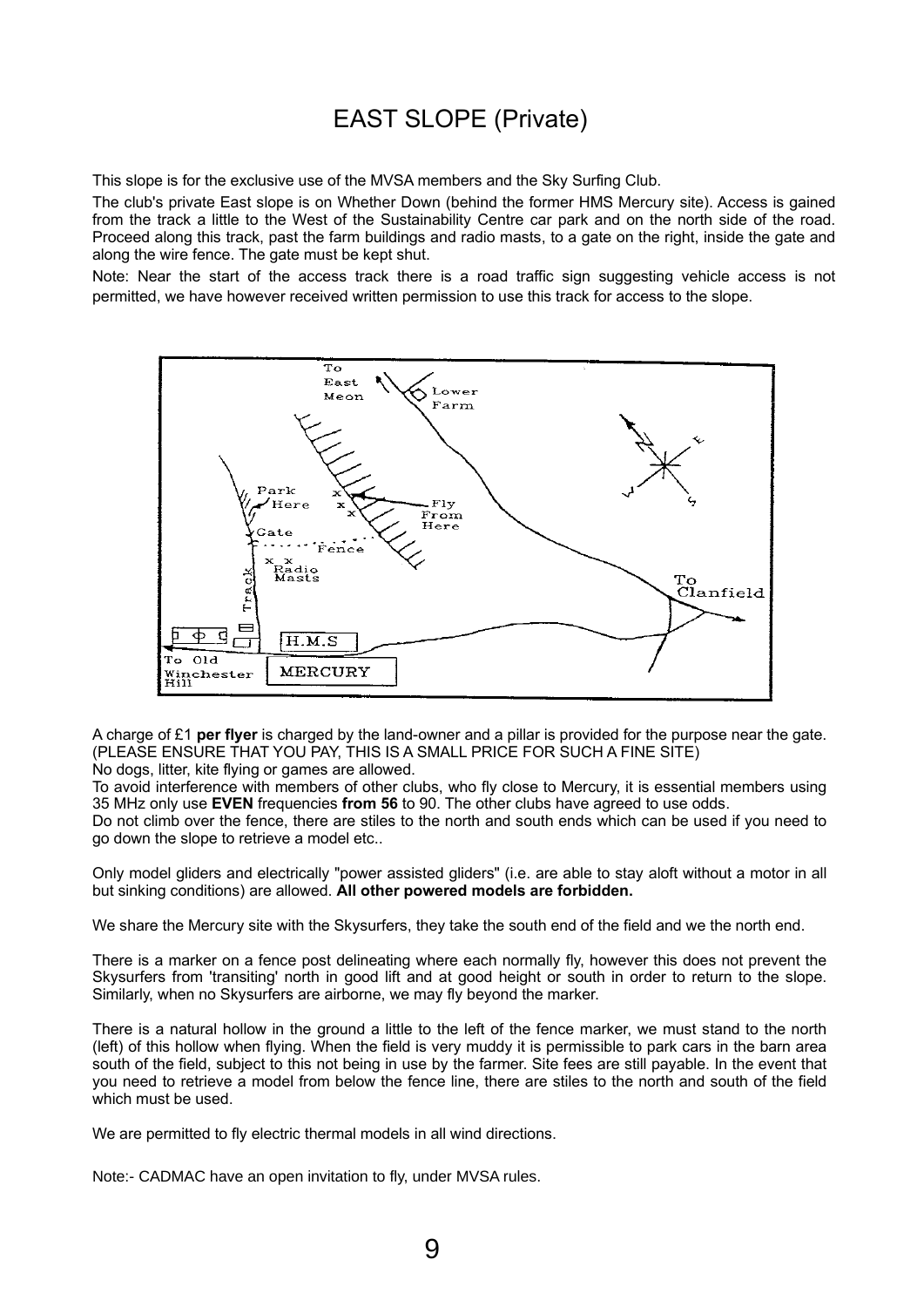### NORTH SLOPE - HARTING DOWN (Private)

This site is the property of the National Trust with whom the MVSA have a signed agreement. Model flying is exclusively for MVSA members and guests invited **by the club** (including CADMAC). The slope is also used by the Sky Surfing Club.

A parking fee is payable by phone or internet. Since this is a National Trust site, National Trust members may be able to park in line with NT member parking policies.

Model flying is subject to the following conditions:-

Up to 6 model gliders may be flown at a time.

We launch to the right of the bushes which have a bench in front of them. You should stand far enough from the bushes in order that you have a clear line to the west so you can see any incoming full sized gliders well in advance of their arrival.

Landing areas are in front of and behind the pathways (see map). IMPORTANT - Do not fly below 25ft or land within 50ft of the two pathways. Use common sense by avoiding public, horse riders, livestock & kites.

Members must carry MVSA and BMFA membership cards in case NT staff wish to inspect them.

Strictly **no use of power** of any type (not even electrically assisted gliders). This is a NT countrywide requirement. To avoid perceived or actual breach of this NT requirement, propellers must be overtly taped in place such that it is clear that they cannot be used. SLS/EDF hatches should be similarly disabled and overtly taped shut.

Abide by the MVSA code of conduct (including frequency requirements), obey NT bye-laws and requests by NT representatives.

Make other model flyers aware they are not allowed to fly, use only reasonable endeavours, we are not policing the site. Should visitors persist in flying, ensure usual care with frequency control.

Co-operate with Skysurfers who also have a NT agreement. Please speak to them if you think a dangerous situation is developing, discussion is appreciated.

No competitions.

If any member is unable to ensure that the above terms of agreement are met, he MUST make reasonable endeavours to prevent flying taking place, until they are met.

Members MUST inform a NT Warden / Manager & a MVSA Committee Member of any incident, near miss or unresolved disagreement.

At Harting Down, members are legally regarded as "representatives of the MVSA".

Remember Cross-Country type activity should not be attempted, unless other members remain in the launch area to maintain frequency control.

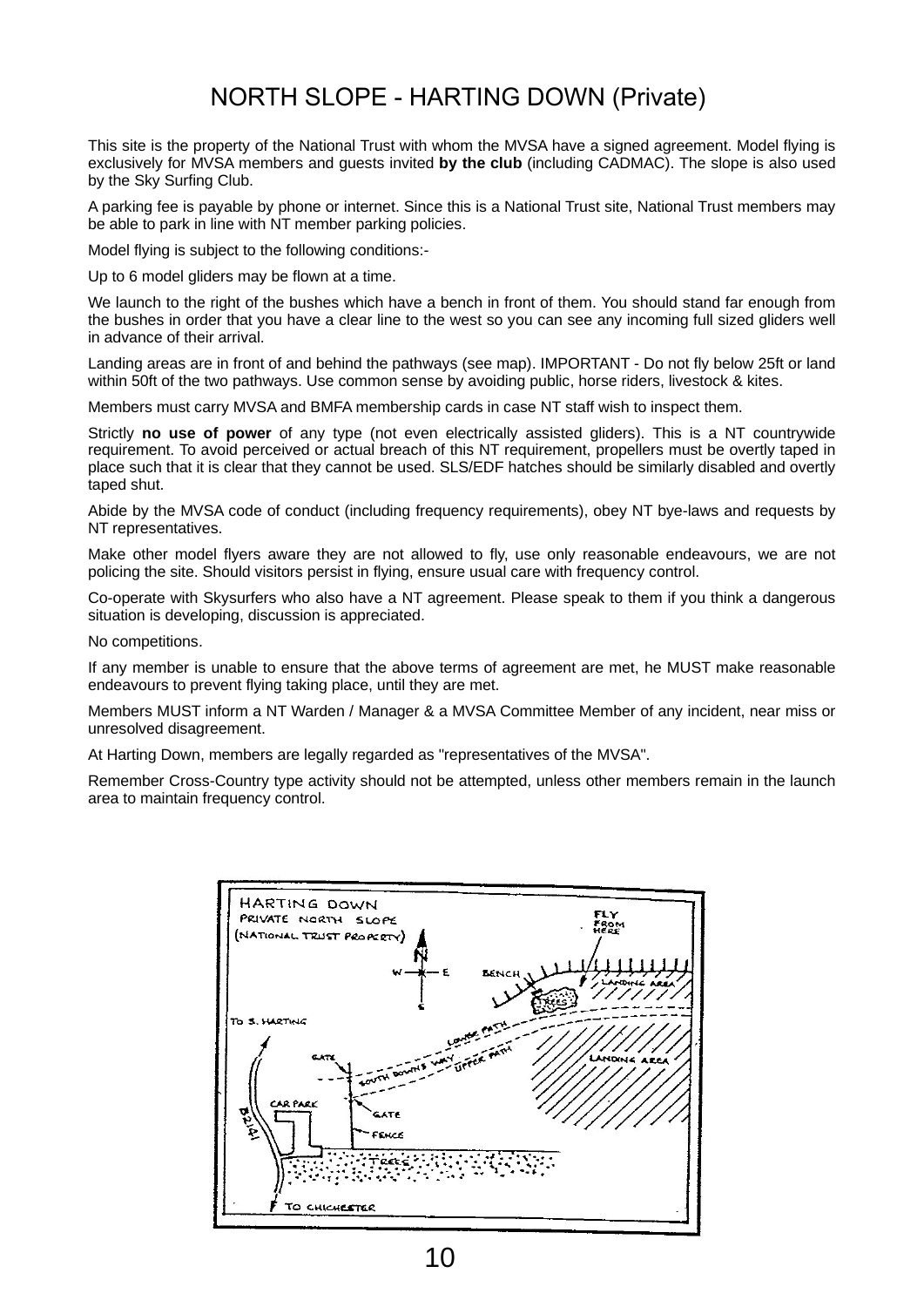## 'The Trundle' South West (Private)

The MVSA has a reciprocal arrangement with CADMAC which gives us permission to fly on the Trundle under their rules. The Trundle is near to Goodwood.

For further details, please see the CADMAC website and ensure you read the rules for use of the site and abide by them. In particular, note a number of unusual restrictions and requirements which you will need to be aware of before you leave home and may need to action upon your arrival.

Please ensure that you carry proof of MVSA membership with you in case anyone wants to see it and your BMFA membership card and proof of insurance.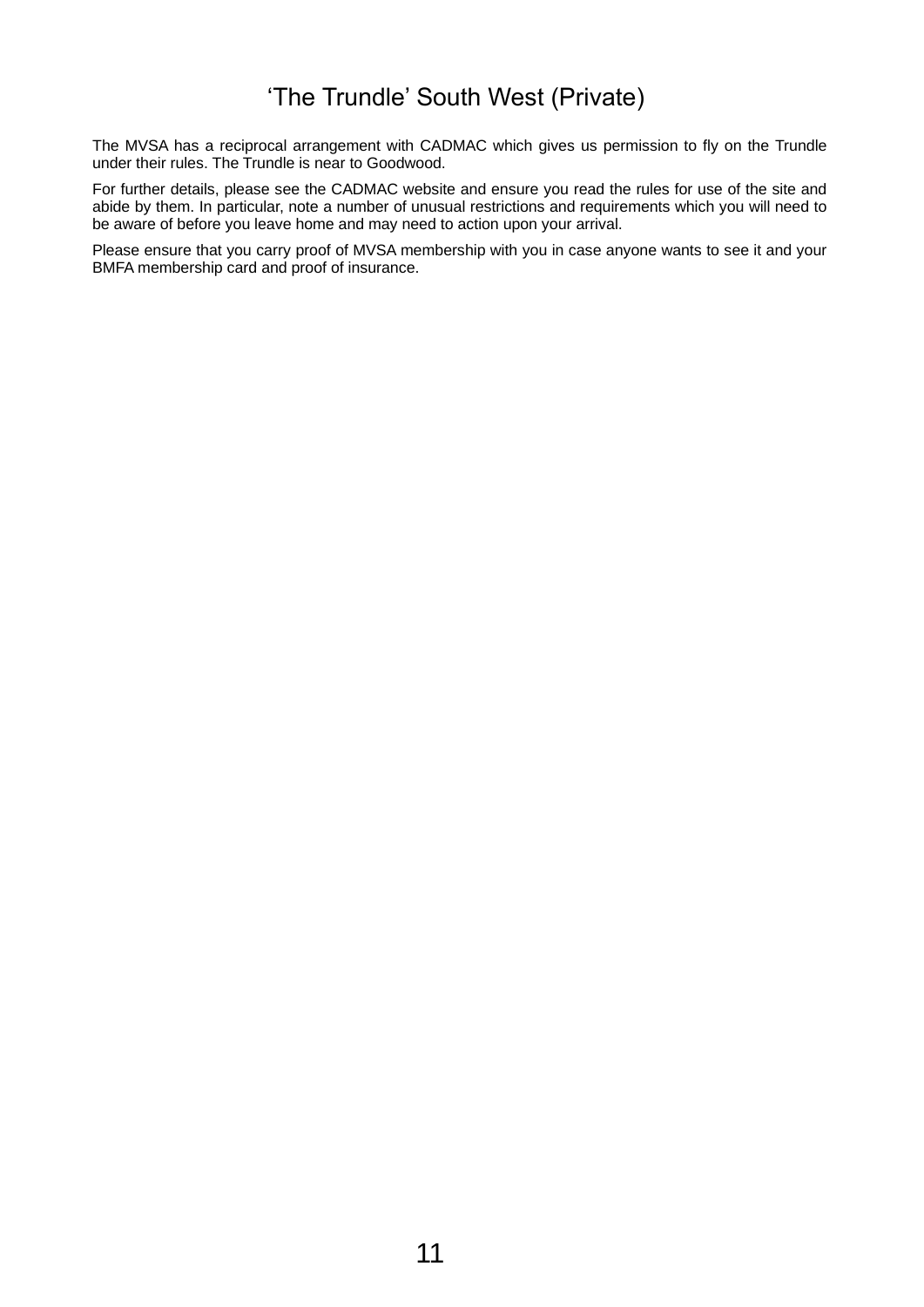## BEGINNERS SECTION

### Choice of Radio

The short answer is the best that you can afford. It is suggested that a reasonable yardstick to go by when making this decision, is to be guided by the equipment most commonly used by other flyers. Taking this approach increases your chances of getting assistance on the slope should you need it.

Talk to them about their gear. Most modellers will give you an honest assessment of its performance and reliability.

## NEW MEMBERS/NOVICES

This procedure is to be followed by all new members.

- As a new member you will have received this Handbook which includes site rules, a membership card, a list of assessors, the MVSA test sheet and a car sticker.
- Flying must be supervised by a full member of the MVSA, until your ability is proved by successfully passing the MVSA safety assessment, witnessed by at least one of the listed assessors or you have a BMFA 'Slope A'. **REMEMBER** If you fly alone - you may have your membership withdrawn.
- Novices are not permitted to use airspace when SSC are flying, or attempt landing unless accompanied by a competent flyer.
- When you have gained sufficient experience and confidence and wish to progress from Novice to Slope status, you must successfully pass the MVSA safety assessment as below.

The above procedures have been adopted by the club to ensure a basic level, to reduce the risk of injury to yourself, other members, the general public and damage to property. This in turn helps the club maintain it's flying sites. It also helps to keep your nice new model in one piece. So please follow the above ruling, whenever the temptation is to have a go.

- If a new member is seen flying without assistance, for whatever reason, the incident should be reported to the Safety Officer, who may arrange for membership to be withdrawn without refund.
- If the Safety Officer or any Committee Member feels a full member is not flying in a competent or safe manner, he may request the test flights be retaken, before flying again without assistance or withdraw membership totally, if both verbal and the following written cautions are ignored.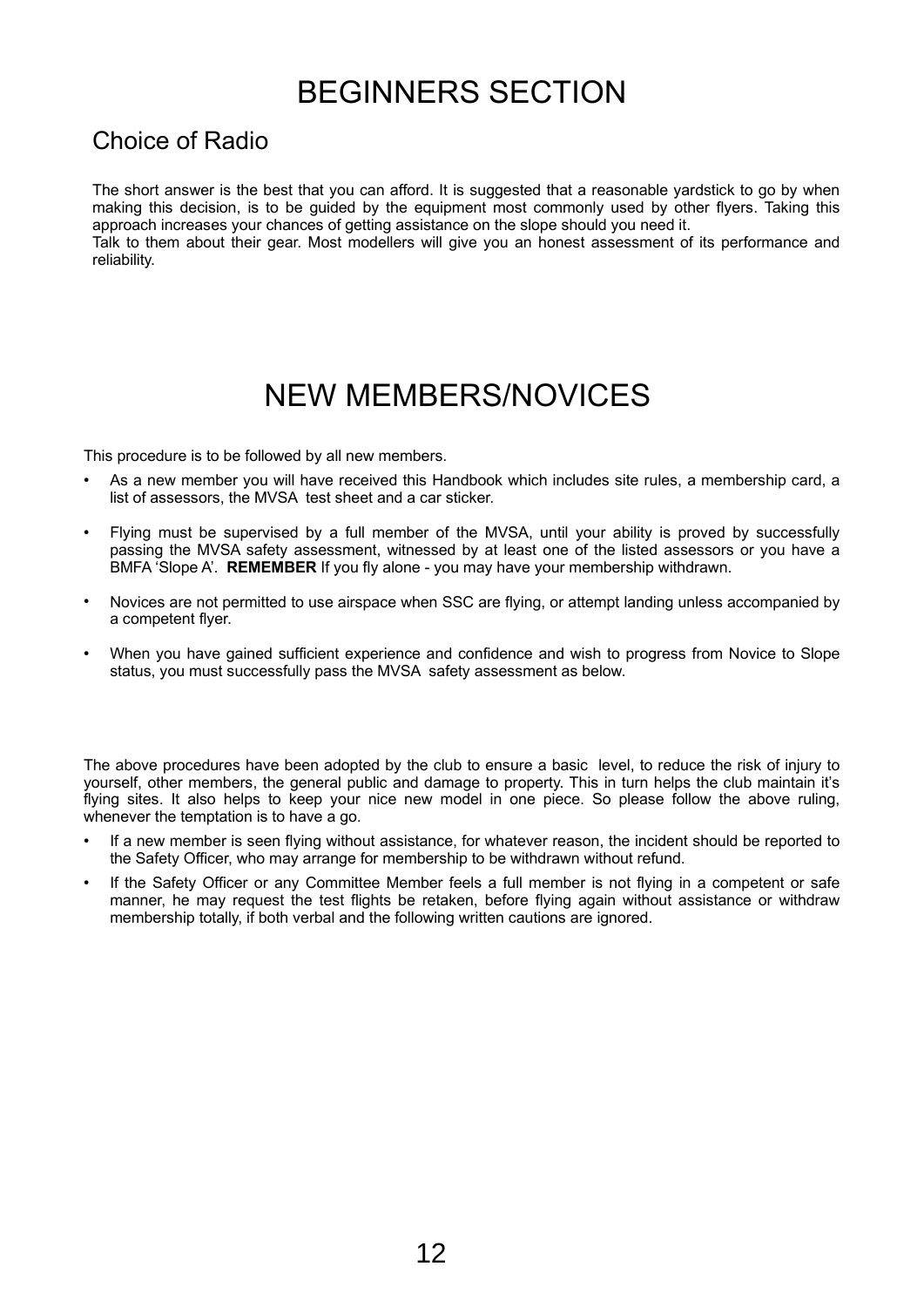## MVSA SAFETY ASSESSMENT DETAILS Slope

Read and understand the MVSA code of practice.

The safety assessment involves correctly answering 5 questions on the information in this Handbook and successful completion of an assessed flight. After this the member may fly unaccompanied.

Further details can be found in the safety assessment sheet.

Once a candidate has been assessed as safe, the Assessor should inform the Membership Secretary.

However, remember there is nothing quite like experience. It can take years to make a plane do just what you want, so do continue to fly safely and within your capabilities.

If a novice passed the test with a 'rudder/elevator' model, as a safety measure, it is recommended the assistance of an experienced member is sought on the initial flights of a first 'aileron' model, as it will require acclimatization to the reduced stability and quicker responses.

As you progress and maybe start to fly types of model new to you, be they larger, faster, more dynamic, remember that there is never any shame in asking those familiar with that type of model for assistance on everything from control surface throws to even if they would be willing to maiden it for you to check all is well.

#### **Rejoining Policy**

If a solo member leaves the club for more than one year, then upon re-application, they must pass a safety and flying test to fly solo again.

If membership is not renewed by 31st January, the joining fee is levied.

## Remember safe flying is no accident!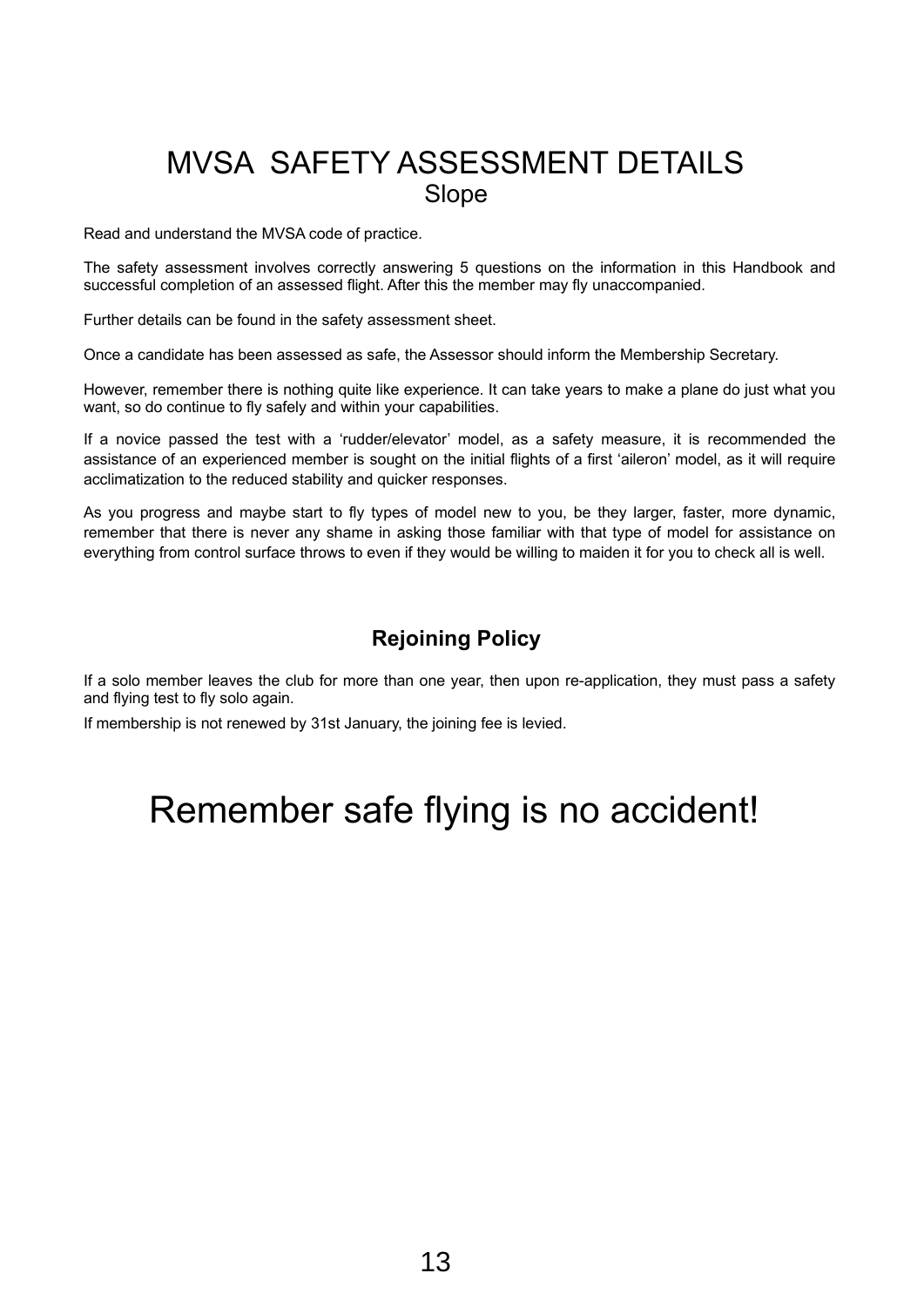## Useful Resources

#### Members may find the following resources of use.

It should be noted that all the following are dynamic documents subject to continual change.

<http://mvsa.bmfa.org/>- MVSA Website



<https://groups.io/g/mvsa/>- MVSA groups.io forum

<https://www.facebook.com/groups/334541189982284/>- MVSA Facebook Group

<https://bmfa.org/Info/Downloads/BMFA-Handbook>- BMFA Members Handbook etc.

<https://rcc.bmfa.uk/article-16>- CAA Article 16

[https://publicapps.caa.co.uk/docs/33/CAP722%20Edition8\(p\).pdf](https://publicapps.caa.co.uk/docs/33/CAP722%20Edition8(p).pdf) - CAP 722

[https://www.bhpa.co.uk/pdf/BHPA\\_BMFA\\_operating\\_code.pdf](https://www.bhpa.co.uk/pdf/BHPA_BMFA_operating_code.pdf) - Operating Code for Hang/Paragliders sharing airspace with model flyers

<https://skysurfingclub.co.uk/>- Sky Surfing Club website which is a useful reference for the rules they are required to abide by, in case any visitors forget them.